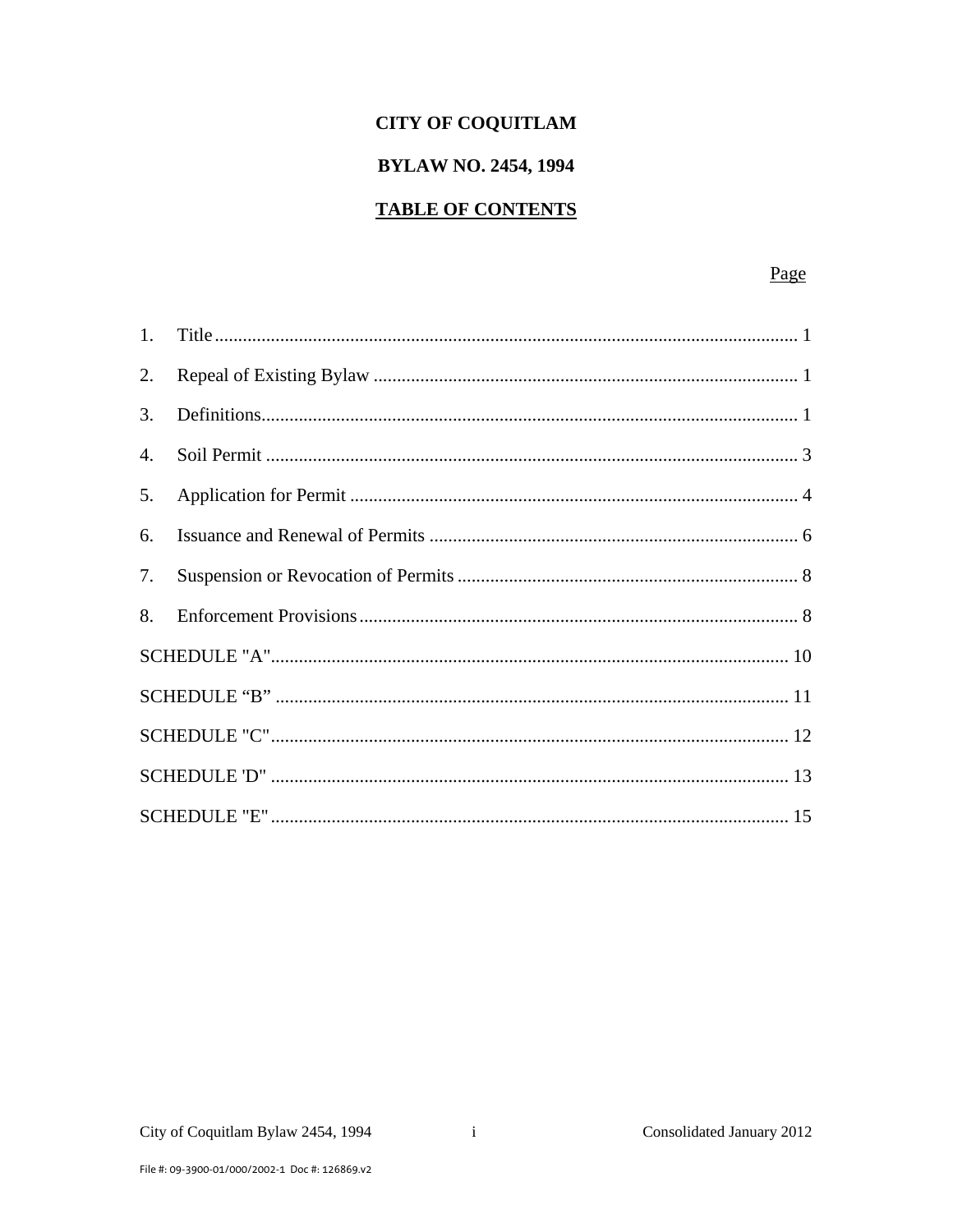## **CITY OF COQUITLAM**

### **BYLAW NO. 2454,1994**

#### **Consolidated with amendments in Bylaw 3045, 1996**

#### **NOTE: This is a consolidation for convenience purposes only and does not have the force of law.**

A Bylaw to regulate the deposition and removal of soil on lands within the City of Coquitlam

WHEREAS Section 930.1 of the Municipal Act, R.S.B.C. 1979, c. 290, as amended, provides that Council for the City of Coquitlam may, by bylaw:

- (a) regulate or prohibit or require the holding of a permit for the removal of soil from and the deposit of soil or other material on, any land in the municipality or any area of the municipality; and
- (b) impose rates or levels of fees for the removal or deposit of soils or the application and issuance of a permit.

AND WHEREAS Council for the City of Coquitlam previously exercised its rights under section 930.1 pursuant to *District of Coquitlam Conservation Bylaw No. 1199, 1982* and has determined that such bylaw requires significant amendments to reflect the changing and evolving needs of the City of Coquitlam;

NOW THEREFORE, Council for the City of Coquitlam, in open meeting assembled, hereby enacts as follows:

1. Title

 This Bylaw may be cited for all purposes as "City of Coquitlam Conservation Bylaw No. 2454, 1994".

#### 2. Repeal of Existing Bylaw

*District of Coquitlam Conservation Bylaw No. 1199, 1982* is hereby repealed in its entirety and this Bylaw is substituted therefor.

3. Definitions

City of Coquitlam Bylaw 2454, 1994 1 Consolidated January 2012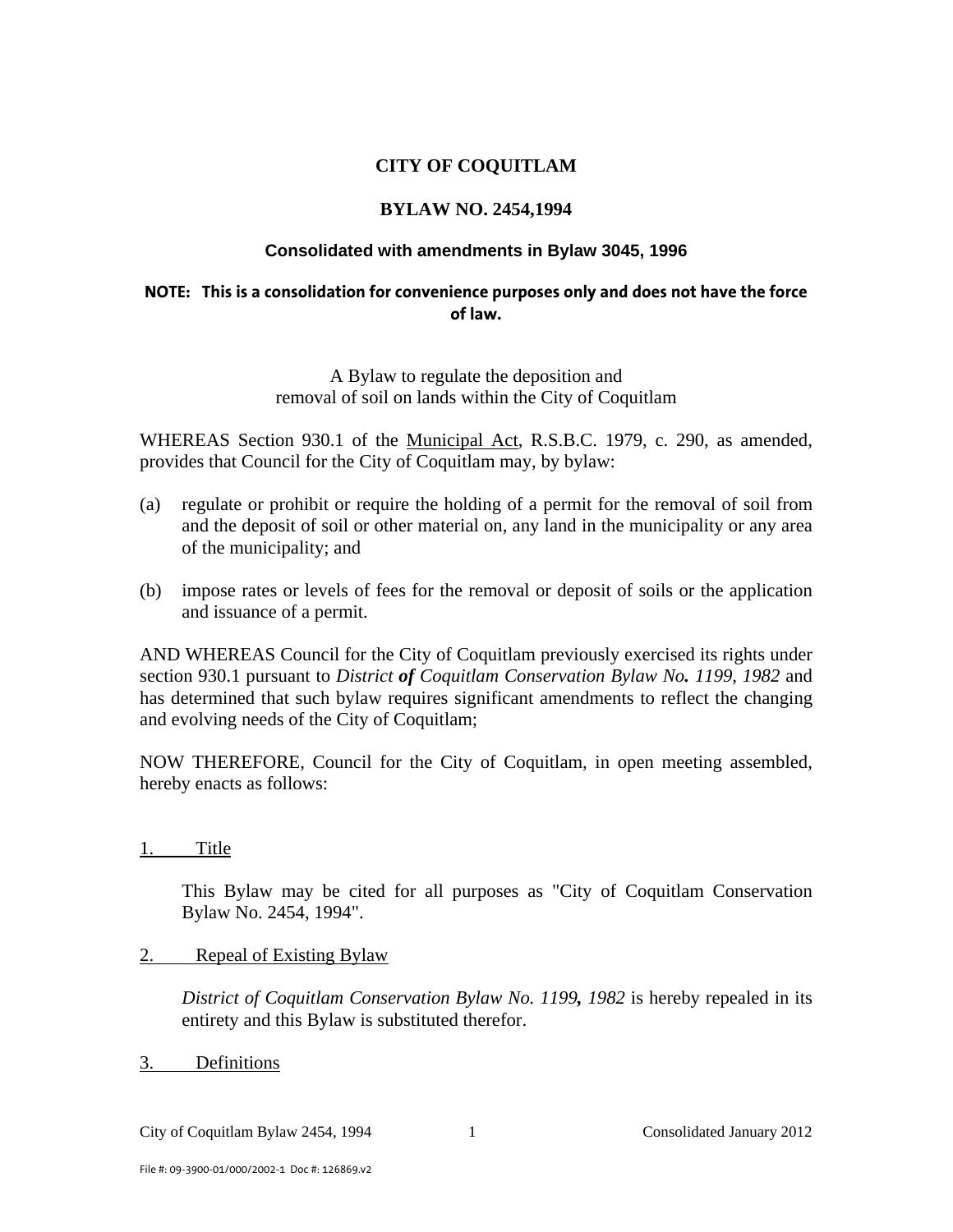In this Bylaw, unless the context otherwise requires, the following words and phrases will have the meaning ascribed to them:

- (a) "Act" means the *Municipa1 Act*, R.S.B.C. 1979, c. 290, as amended;
- (b) "Bylaw" means this bylaw and any amendments thereto;
- (c) "Bylaw Enforcement Officer" means any person designated by bylaw as a bylaw enforcement officer for the City;
- (d) "City" means the City of Coquitlam, a municipality incorporated pursuant to the provisions of the Act and includes all lands within the municipal boundaries of the City of Coquitlam;
- (e) "construction value" means the value of the soil works to be performed on the site as stated in the application required by this Bylaw and validated by supporting documentation;
- (f) "crest" means the obvious change in grade which defines the top of a slope as determined by a surveyor;
- (g) "deposit" means to place, locate, situate, set down or fill in, soil on land, and includes, without limitation, any action or omission by an owner of land or his agents, employees, tenants, or invitees, which causes or permits to occur the movement of soil from one lot to another lot or from one portion of a lot to another portion of the same lot;
- (h) "Director" means the Director of Permits & Licences for the City or his authorized representative;
- (i) "highway" has the meaning set out in the Act;
- (j) "land" has the meaning set out in the Act;
- (k) "landscaping" means the process of preparing, planting and maintaining a garden or lawn and includes, without limitation, golf courses and other recreational facilities such as parks and playgrounds;
- (l) "lot" means a parcel, block, or other area in which land is held or into which land is subdivided;
- (m) "owner" has the meaning set out in the Act;
- (n) "permit" means a permit issued pursuant to this Bylaw;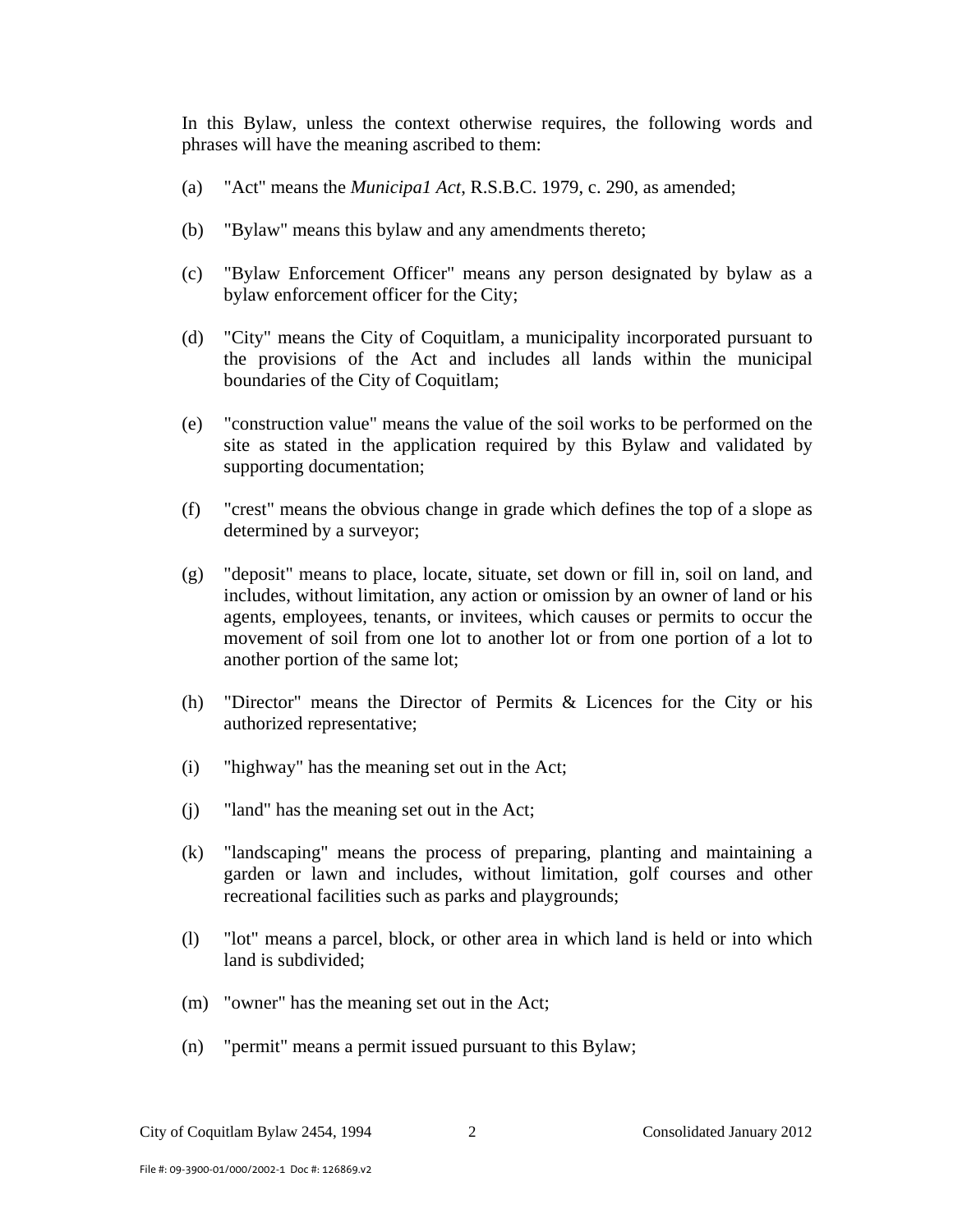- (o) "permit lands" means the land for which a permit has been applied for or issued, as the case may be, in accordance with the provisions of this Bylaw;
- (p) "preload" means soil which is placed on land to cause compaction or settlement of the underlying soil in preparation for construction;
- (q) "professional engineer" means a person who is both registered or licenced as a professional engineer under the Professional Engineers and Geoscientists Act of The Province of British Columbia and has specialized expertise in geotechnical engineering;
- (r) "removal" or "remove" means to take, excavate or extract soil from, or move or transport soil about or off of land;
- (s) "slope" means a stretch of rising or falling ground or a portion of land marked by a gradual ascent or descent, whether natural or artificial;
- (t) "soft soil" means soil that is susceptible to excessive penetration of water due to its density or composition or is highly compressible;
- (u) "soil" means dirt, sand, gravel, rock, silt, clay, peat, wood waste or any other natural substance which forms part of the surface or under surface of land;
- (v) "surveyor" means a member in good standing of the Corporation of Land Surveyors of the Province of British Columbia;
- (w) "wood waste" means any wood materials that are a result of clearing of land or any manufacturing process involved in the production of lumber or other wood products including trees, stumps, sawdust, hog fuel, bark, chips or trimmings;
- (x) "watercourse" means any natural or man-made channel through which water flows.
- 4. Soil Permit
- 4.1 Except as permitted in Section 4.2, no person will deposit on or remove soil from land within the City unless that person has first obtained a permit in accordance with the provisions of this Bylaw.
- 4.2 The permit requirements of this Bylaw will not apply if
	- (a) the removal or deposit of soil is a condition of preliminary subdivision approval and site grading drawings have been approved by the City pursuant to *District of Coquitlam Subdivision Control Bylaw No. 2038,* as amended,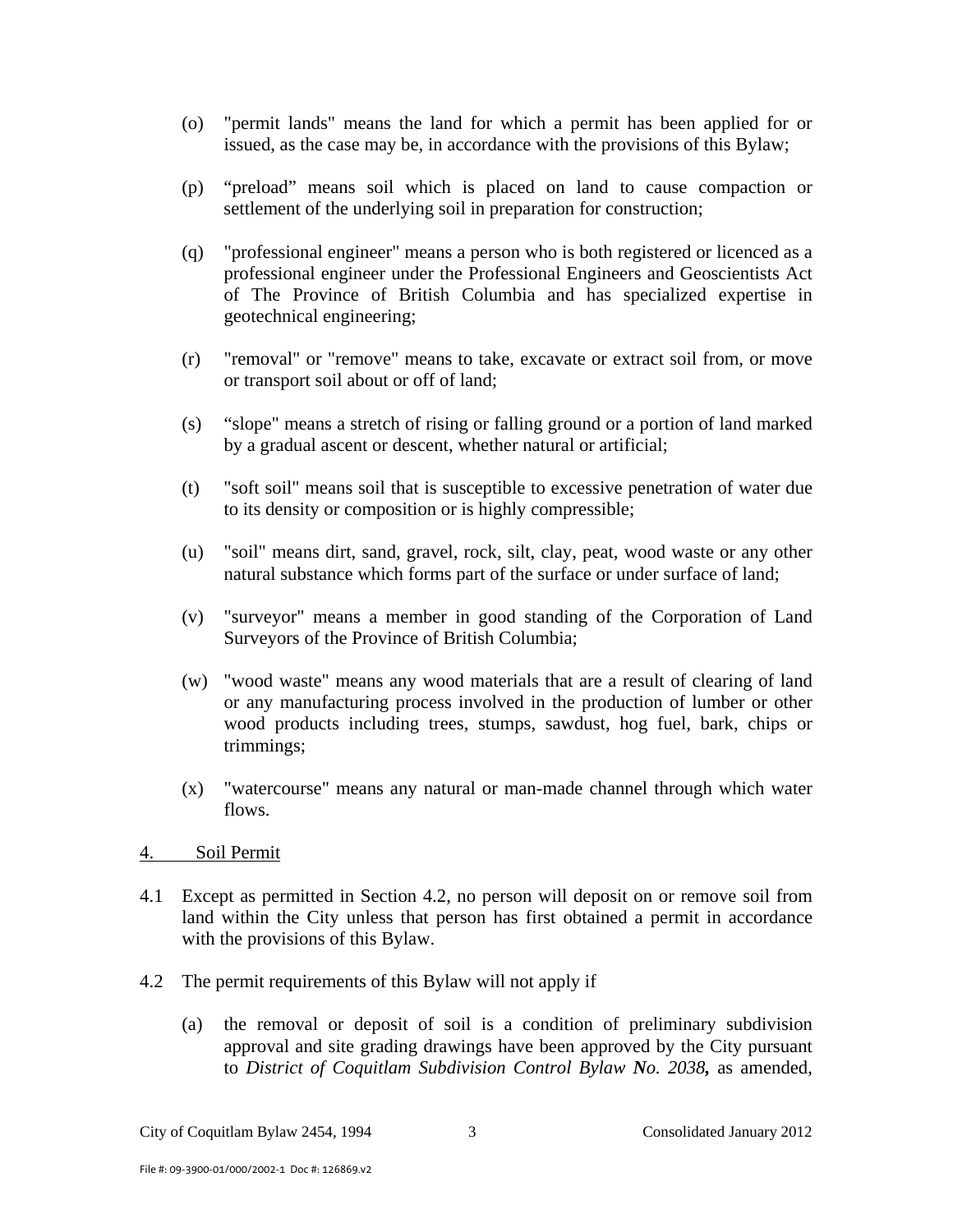and the removal or deposit of soil is carried out in accordance with such drawings, or

- (b) the deposit of soil is made to preload lands for which a building permit has been issued, or
- (c) the removal of soil is made pursuant to a building permit authorizing construction of a building on the land and any soil that is removed is retained within the lot to which the building permit applies, or
- (d) the deposit of soil is for landscaping purposes only, and
	- (i) is located so as not to affect or potentially affect another lot or watercourse, and
	- (ii) contains less than 500 cubic metres of soil in any 1 year period, and
	- (iii) when complete, is less than 1 metre in depth from the original grade of the land anywhere on the land, or
- (e) the removal is made pursuant to a permit issued in accordance with the City's *Soil Substance Removal Bylaw N o. 1914,* as amended, or
- (f) the removal is made pursuant to the construction or repair of municipal infrastructure.

#### 5. Application for Permit

- 5.1 An application for a permit must be:
	- (a) made in the form set out in Schedule "C" to this Bylaw;
	- (b) made by the owner or owners of all land affected by the removal and/or deposit of soil or by an agent of an owner, provided that such agent provides written confirmation of his authority from the owner or owners;
	- (c) accompanied by the prescribed non-refundable application fee as set out in Schedule "B" of this Bylaw;
	- (d) shall include the applicable information set out in Schedule "E" to this Bylaw.
- 5.2 After a preliminary review of any application for a permit made pursuant to section 5.1 of this Bylaw, the following information may be required by the Director:
	- (a) a survey plan of the permit lands, prepared by a surveyor and showing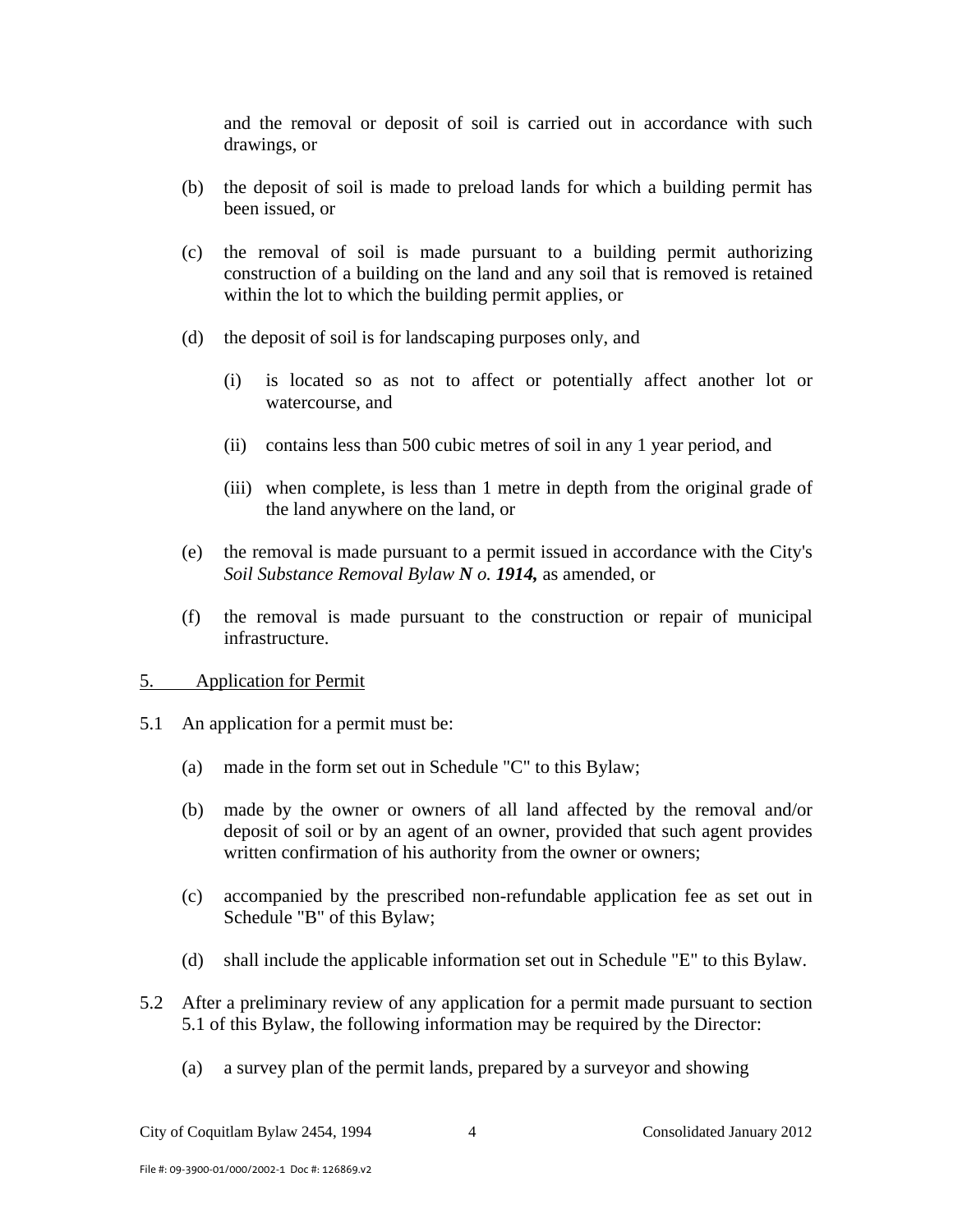- (i) 0.5 metre contours or a grid of spot elevations,
- (ii) the area in which removal or deposit is to occur with details of the surface of the permit lands before and after the removal or deposit, as the case may be,
- (iii) the location of any existing improvements, structures or buildings on the permit lands,
- (iv) the location of any proposed improvements, structures or buildings on the permit lands,
- (v) the location of all existing watercourses, vegetation protection areas, and environmental covenant areas,
- (vi) the location of all existing underground, surface and aerial services and utilities on the permit lands, and
- (vii) the existing drainage methods before removal or deposit, the drainage methods to be used during removal or deposit and the drainage methods to be implemented following completion of the removal or deposit;
- (b) a report from a professional engineer containing:
	- (i) a completed of Schedule "D",
	- (ii) drawings and design prepared in accordance with Schedule "A" of this Bylaw showing the design of all permanent and temporary slopes, drainage, preload and landscaping on the permit lands,
	- (iii) certification that all aspects of the soil removal or deposit contemplated in the permit application will comply with the provisions of Part (8) of the British Columbia Building Code, and
	- (iv) certification that the work will not injuriously affect adjacent land, structures, buildings, or utilities;
- (c) the location of the site from which soil is to be removed from, in the case of soil deposition; or the site to which soil is to be removed to, in the case of soil removal;
- (d) certification that the soil to be removed or deposited meets the Ministry of Environment's criteria for the intended land use;
- (e) a description of the haul route and schedule for trucking of soil materials;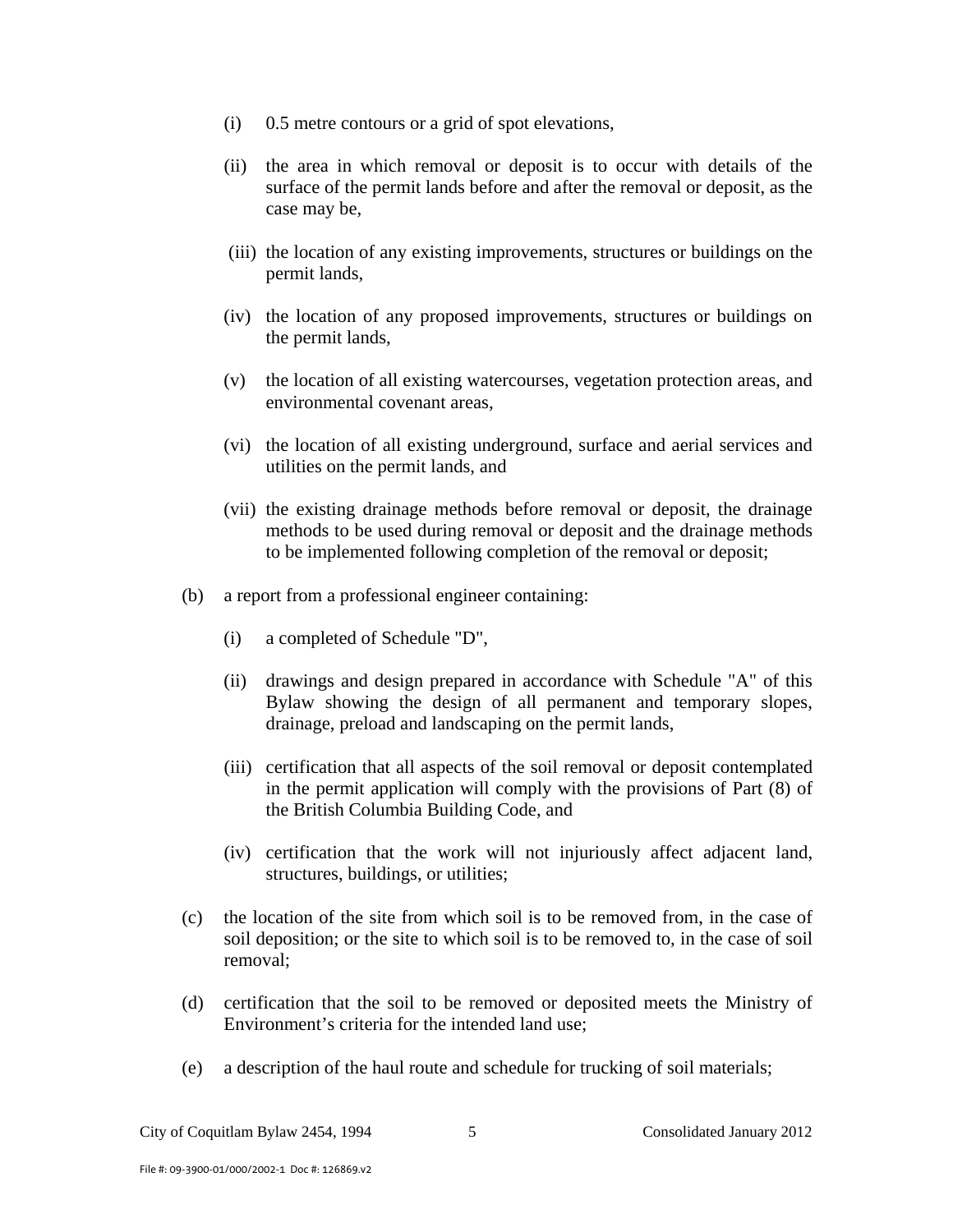- (f) a mitigation statement under section 5.08 of the *District of Coquitlam Subdivision Control Bylaw No. 2038,* as amended, as to any contamination of the soil to be removed or deposited;
- (g) a plan describing maintenance requirements and inspection reports by the applicants consultant(s) of any temporary soil works to prevent the deposit of soil onto adjacent lands or into watercourses.
- 5.3 Permitted soil deposit or removal adjacent to public spaces, established developments, or watercourses may be required to provide:
	- (a) permanent chain link fencing at property boundaries;
	- (b) siltation control including drainage ditches, a siltation control pond, silt fencing, or plastic covering;
	- (c) temporary construction fencing along adjacent properties, watercourses, or vegetation protection areas.
- 5.4 Employees of the City may enter upon the permit lands at any time prior to issuance of the permit or during the term of the permit to inspect the permit lands and carry out any reasonable tests thereon to ensure that all criteria for the issuance of the permit exist or that all conditions upon which the permit is issued are being complied with.
- 5.5 The City will require written approval from the Agricultural Land Commission, as outlined by the Soil Conservation Act within the Agricultural Land Commission Act, prior to the issuance of a conservation permit for soil deposit or removal on lands located within the Agricultural Land Reserve.

#### 6. Issuance and Renewal of Permits

- 6.1 Subject to section 6.3 of this Bylaw, if the Director is satisfied that all provisions of this Bylaw have been complied with and the permit lands do not exceed:
	- (a) 0.25 hectares and are zoned for residential use; or
	- (b) 2 hectares and are zoned for commercial, industrial or institutional uses;

the Director may approve the issuance of a permit for the permit lands with such specific terms and conditions attached thereto as are reasonably necessary to reflect the requirements of the application, the information, reports or concerns of any governmental authority having jurisdiction over the permit lands, or the concerns or issues identified in any information or reports delivered to the Director pursuant to Part 5.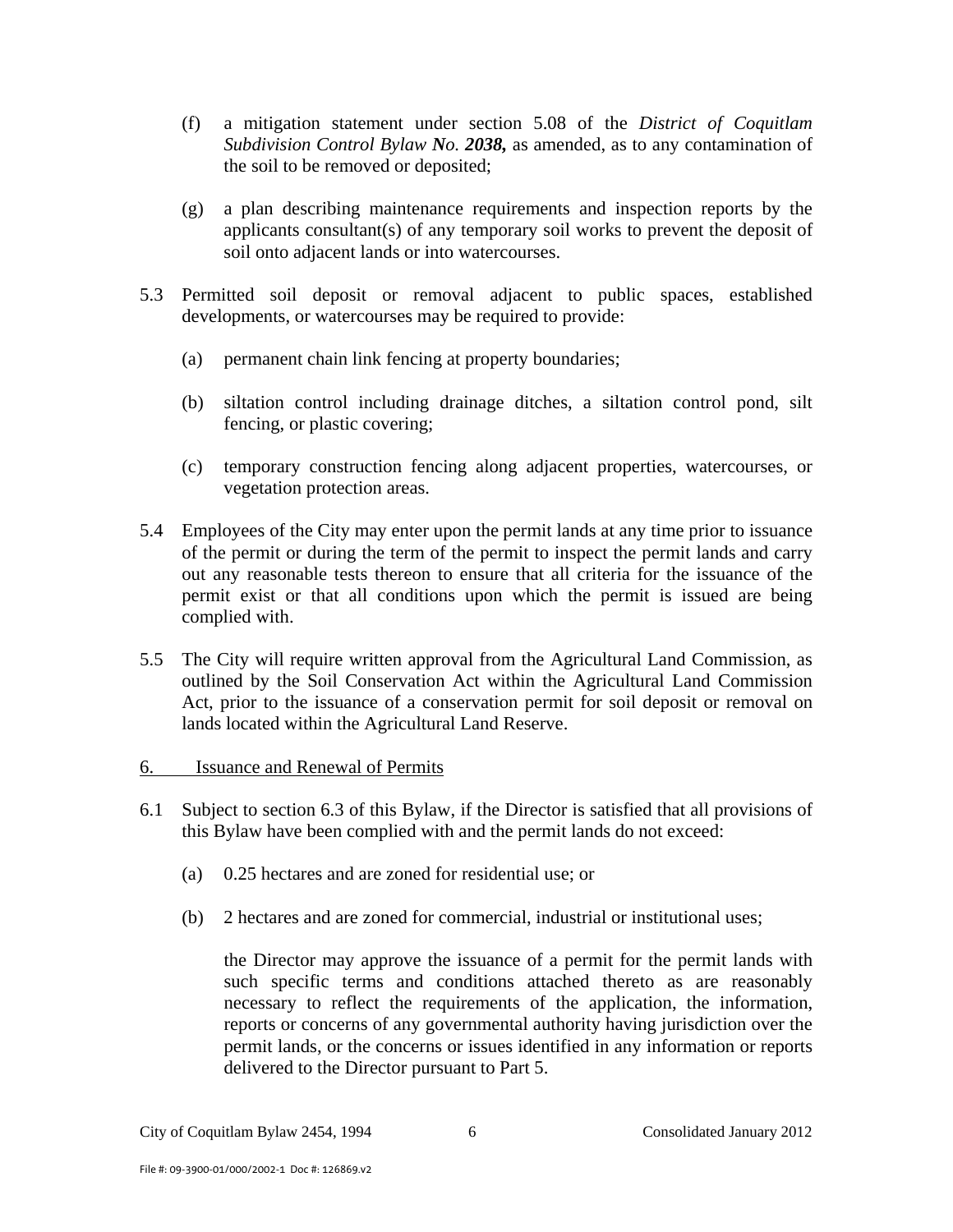- 6.2 Subject to section 6.3 of this Bylaw, Council for the City, when it is satisfied, based on the Directors' report, that all provisions of this Bylaw have been complied with, may approve the issuance of a permit for the permit lands with such specific terms and conditions attached thereto as are reasonably necessary to reflect the requirements of the application, the information, reports or concerns of any governmental authority having jurisdiction over the permit lands, or the concerns or issues identified in any information or reports delivered to the Director pursuant to Part 5.
- 6.3 The Director or Council, as required pursuant to sections 6.1 and 6.2, may refuse to issue a permit if the proposed removal or deposit of soil will or is reasonably likely to:
	- (a) foul, obstruct, divert or impede the flow of or damage or destroy any watercourse, ditch, drain, sewer or other water utility on the permit land or on any adjoining or reasonably adjacent land, whether privately or publicly owned;
	- (b) damage, destroy or otherwise injuriously affect the established amenities of the permit lands or of adjoining or reasonably adjacent lands, including, without limitation, existing statutory rights of way, covenant areas, structures, buildings or improvements;
	- (c) contravene any bylaw of the City;
	- (d) threaten the health, safety or welfare of the public or be otherwise contrary to the public interest;
	- (e) result in the use of the permit lands in a manner inconsistent with the actual or contemplated zoning for the permit lands;
	- (f) adversely affect the future development of adjoining land;
	- (g) result in excessive costs to the City to provide public utilities, works or services to the permit lands or to adjoining or reasonably adjacent lands;
	- (h) result in soil on the permit lands or on adjoining land becoming soft soil or susceptible to erosion, slippage, landslides, slumping or settling.
- 6.4 When a permit application has been received and approved for issuance in accordance with this Part, the applicant will be entitled to receive the permit upon payment of the applicable permit fee prescribed in Schedule "B" to this Bylaw.
- 6.5 A permit issued pursuant to this Bylaw will be valid for the period of time specified in the permit or, if no time is specified, for one year from the date of issuance of the permit by the City.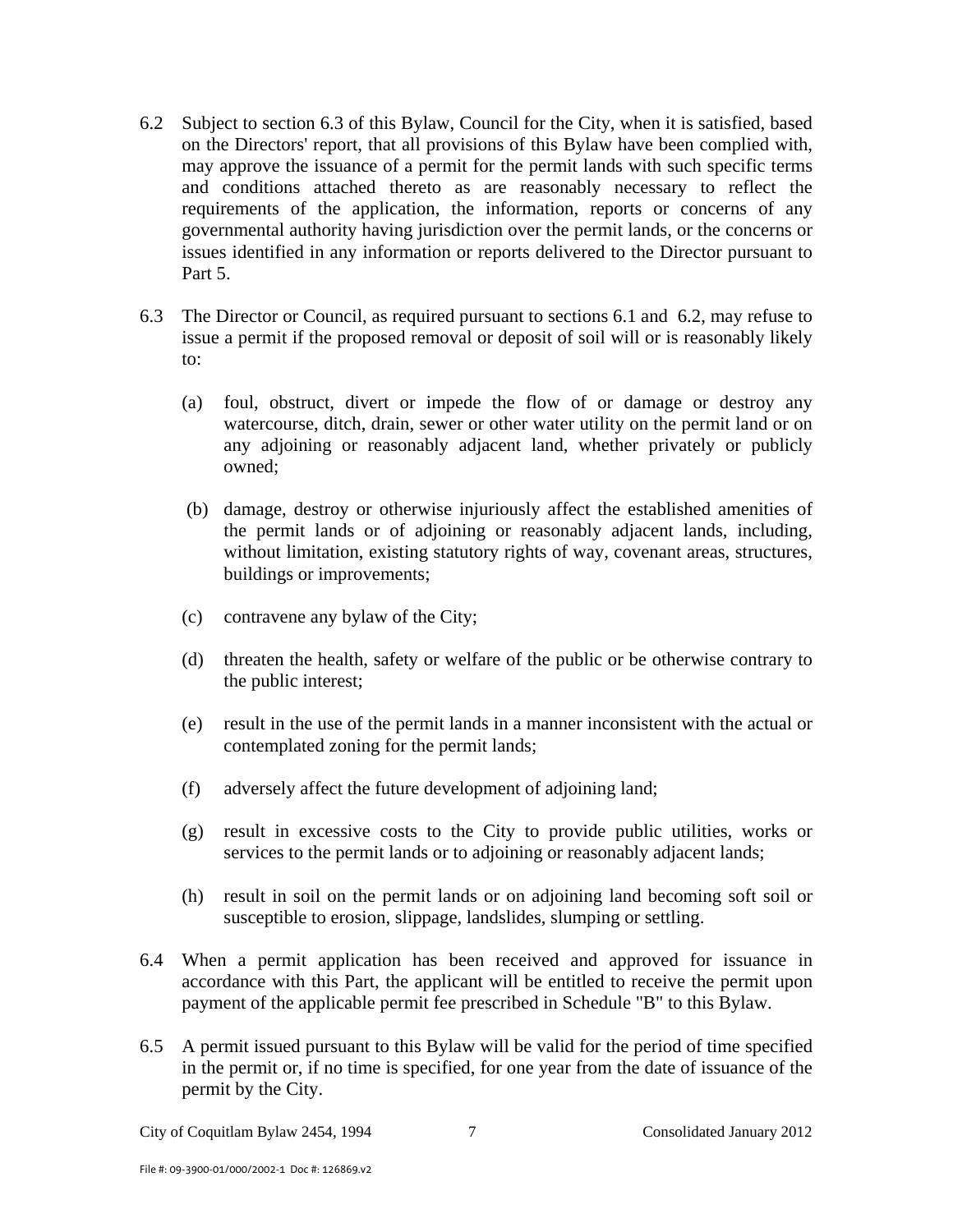6.6 A permit may be extended upon written application by the holder of the permit, accompanied by the fee prescribed in Schedule "B" to this Bylaw, provided that the Director or the Council, whichever approved the issuance of the permit, is satisfied that there has been no material change in the circumstances upon which the permit was issued. In order to assess any application for renewal, the Director may require the applicant to provide any or all of the information which the Director is entitled to require pursuant to section 5.2.

#### 7. Suspension or Revocation of Permits

- 7.1 The Director may suspend any permit where he has evidence of or a reasonable apprehension that the terms and conditions of the permit, this Bylaw or any other bylaw of the City are not being complied with in the removal or deposit of soil on the permit lands.
- 7.2 Where a permit is suspended, the Director will cause written notice of suspension to be delivered to the owner by registered mail and to be posted on the permit lands where possible. The notice will provide a general description of the reason for the suspension and advise the owner to contact the Director within 5 business days of receipt of the notice. If the owner fails to contact the Director in the time specified or, upon contacting him, is unable to provide reasonable assurances that the contravention will be corrected in an expeditious manner, the Director may recommend to Council that the permit be revoked.
- 7.3 The notice provisions set out in section 7.2 may be omitted where there is a real and immediate danger to persons or property as a result of the contravention of any term or condition of the permit, this Bylaw or any other bylaw of the City in connection with the removal or deposit of soil on the permit lands.
- 7.4 In addition to the suspension or revocation of a permit in accordance with this Part, the City is entitled to pursue any other rights and remedies which it may have against the owner for a contravention of the permit, this Bylaw or any other bylaws of the City, including, without limitation, any of the enforcement provisions contained in this Bylaw or the Act.

#### 8. Enforcement Provisions

- 8.1 The Director or any City bylaw enforcement officer may enter upon the permit lands at any time to carry out such inspections and tests as are reasonably necessary to verify that a contravention of the permit, this Bylaw or any other bylaw of the City exists or is reasonably likely to occur.
- 8.2 Any person who violates the provision of a permit or this Bylaw commits an offence punishable on summary conviction and will be liable to a fine of not less than \$100 and not more than \$2,000 for each day on which an offence exists *or is*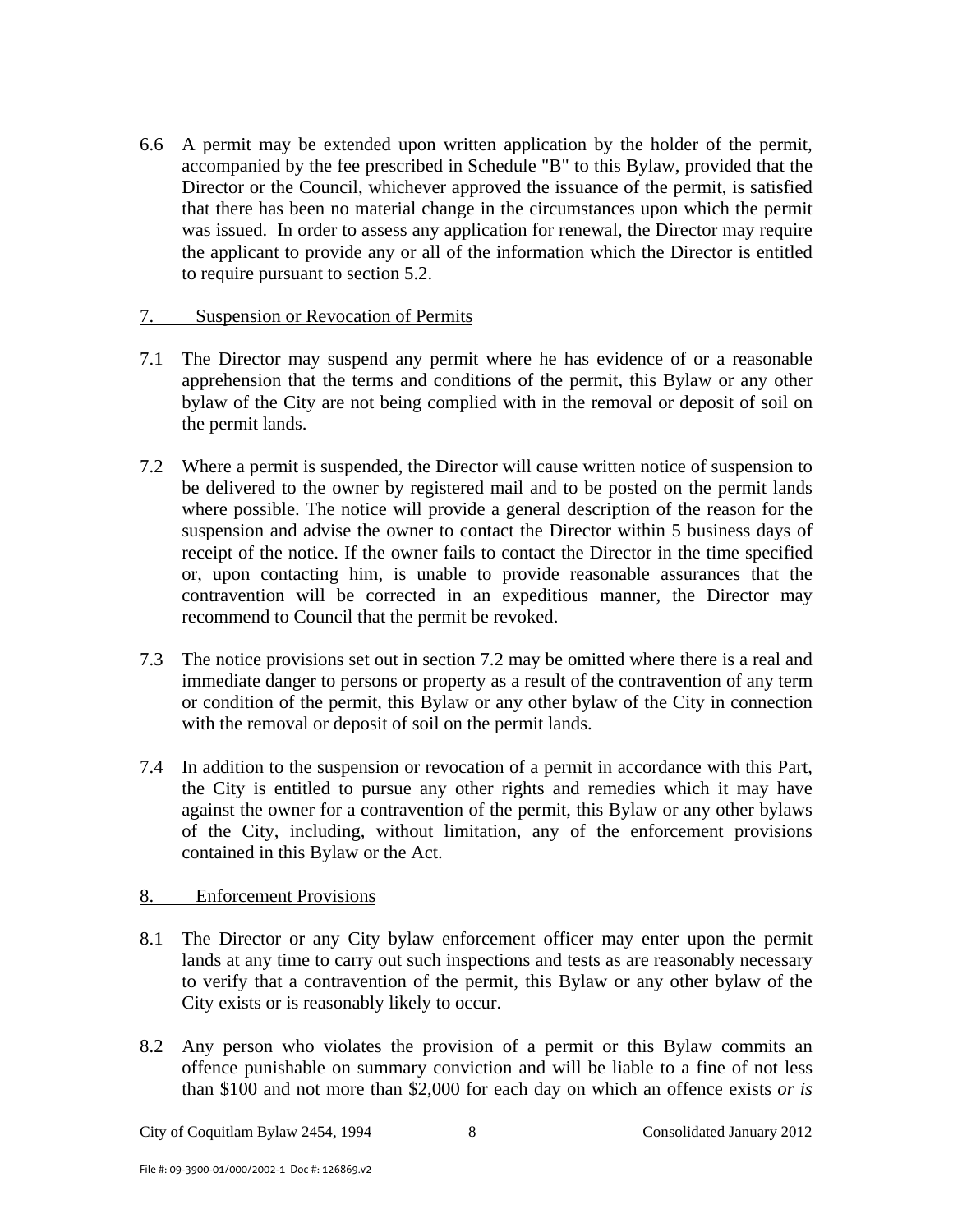continuing, together with such costs as a court of competent jurisdiction may order. For purposes of enforcing any judgment of a court or collecting any fine levied hereunder, the provisions of the *Offence Act,* R.S.B.C. 1979, c. 305, as amended, will apply.

"District of Coquitlam Conservation Bylaw No. 1192, 1982" and all amending bylaws thereto are hereby repealed.

READ A FIRST TIME this 4th day of July, 1994. READ A SECOND TIME this 4th day of July, 1994. READ A THIRD TIME this 4th day of July, 1994.

RECONSIDERED, FINALLY PASSED AND ADOPTED and the Seal of the Corporation affixed this  $18<sup>th</sup>$  day of July, 1994.

 $\overline{\phantom{a}}$  , and the contract of the contract of the contract of the contract of the contract of the contract of the contract of the contract of the contract of the contract of the contract of the contract of the contrac

 $\frac{1}{\sqrt{2\pi}}$  , which is a set of the set of the set of the set of the set of the set of the set of the set of the set of the set of the set of the set of the set of the set of the set of the set of the set of the set of

MAYOR

**CLERK**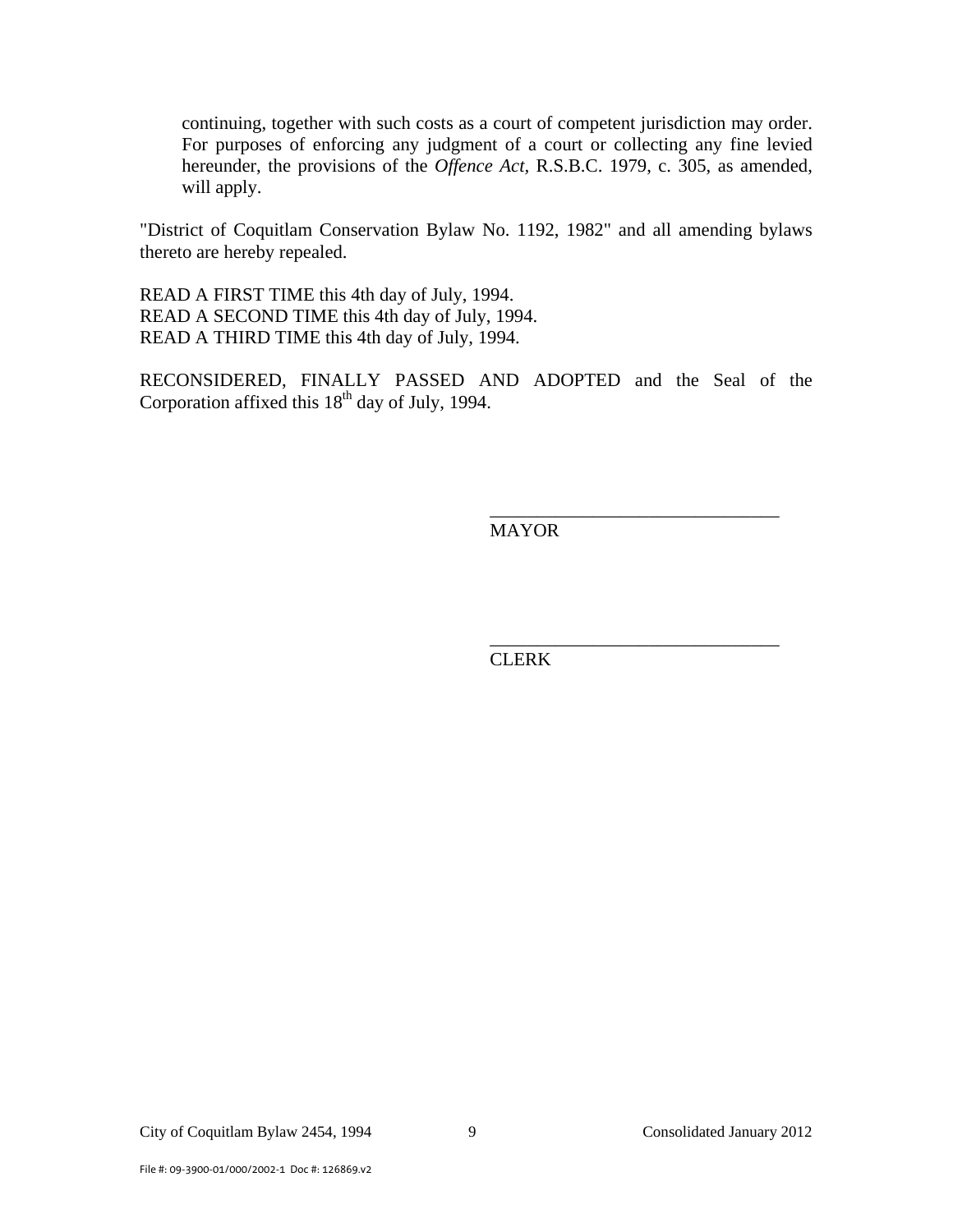#### SCHEDULE "A"

#### 1.0 Geotechnical Engineering Report Requirements

 Where a geotechnical engineering report is requested on an application for a permit to deposit or remove soil, the following information will be needed:

- (a) survey by a certified B.C.L.S. to verify crest of slope, toe of slope, degree of slope and natural boundary of any creek or watercourse;
- (b) identification, description and assessment of significant topographic features relating to slope stability or movements such as the crest and toe of the slope, existing slide failures, tension cracks, erosion features or slope creep;
- (c) an assessment of the stability of the existing and proposed slopes including analysis of soil cohesiveness, friction, shear strength through the plain of most probable slip, permeability, ground water or seepage forces, soil weight and surcharge;
- (d) recommended setback for placing soil at the toe of a slope, on a slope, and adjacent to the crest of a slope;
- (e) type of soil being placed;
- (f) drainage provisions to address possible erosion and siltation control;
- (g) standard or modified Proctor density requirements of fill placement and compaction results included with a final engineering certification report;
- (h) if a retaining wall or other structure of like nature is proposed by the Geotechnical Engineer:
	- (i) the dimension and type of structure, the in place density of soil, strength characteristics, slope of retained earth, and any other surcharges or loads on the retaining structure,
	- (ii) drainage provisions (temporary and permanent),
	- (iii) methods of analysis and calculations,
	- (iv) plan view and cross-sections.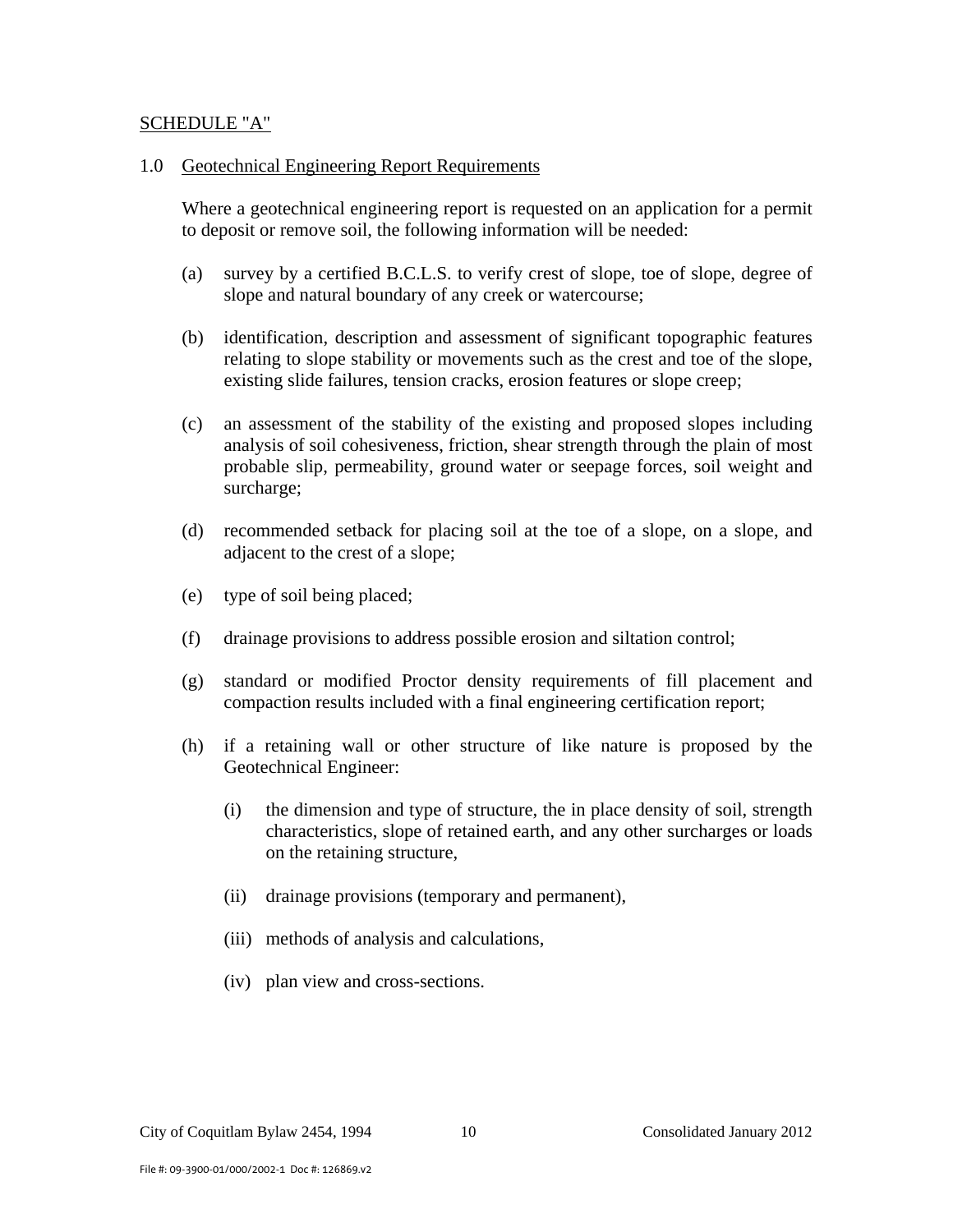### SCHEDULE "B"

## **PART I**

 Minimum non-refundable permit fee of \$50.00 plus \$4.00 per \$1,000.00 of construction value in excess of \$1,000.00 to a maximum fee of \$500.00.

## **PART II**

Permit renewal fee is the greater of \$50.00 or 50% of the above permit fees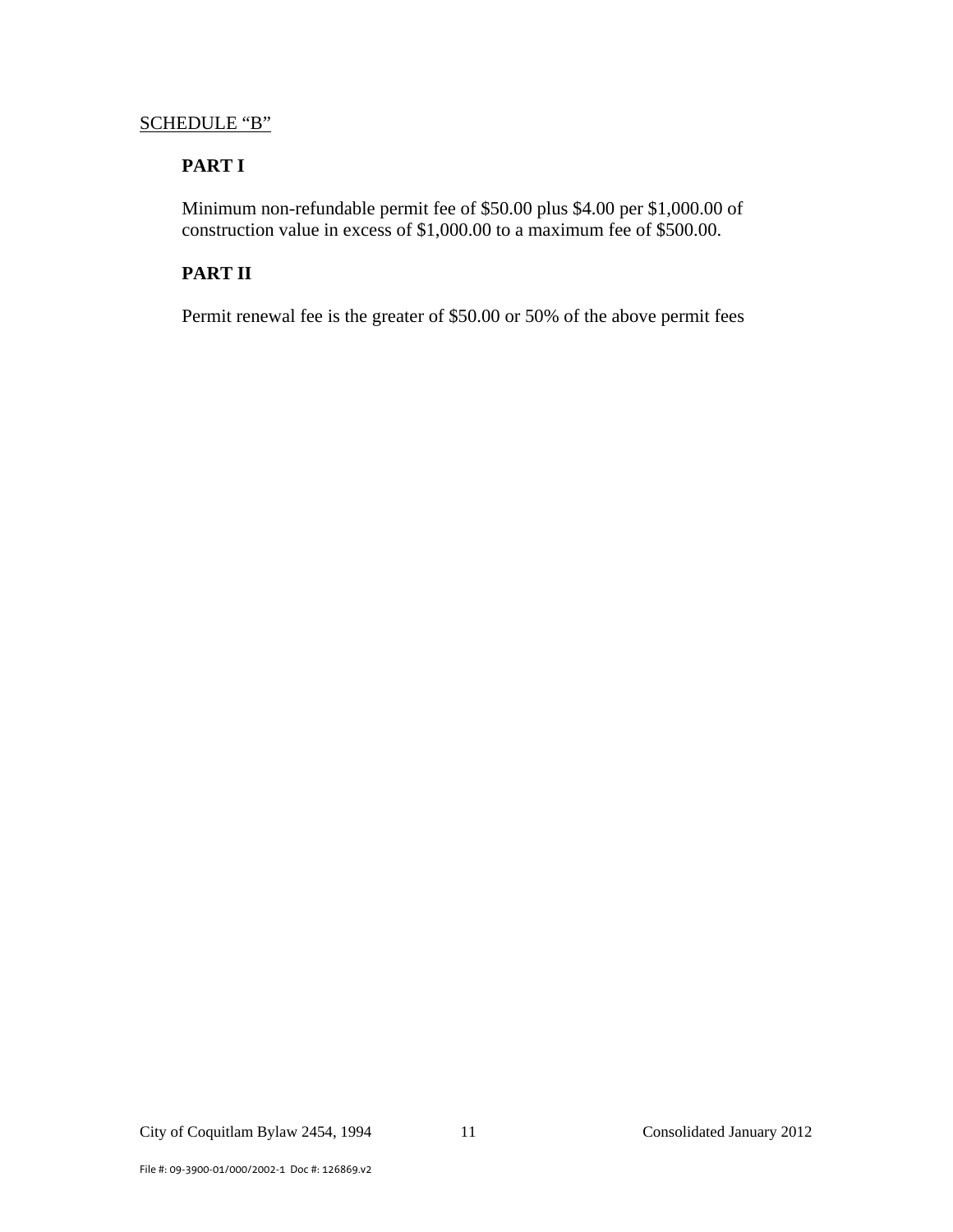## SCHEDULE "C"

## [APPLICATION FORM CURRENTLY BEING USED]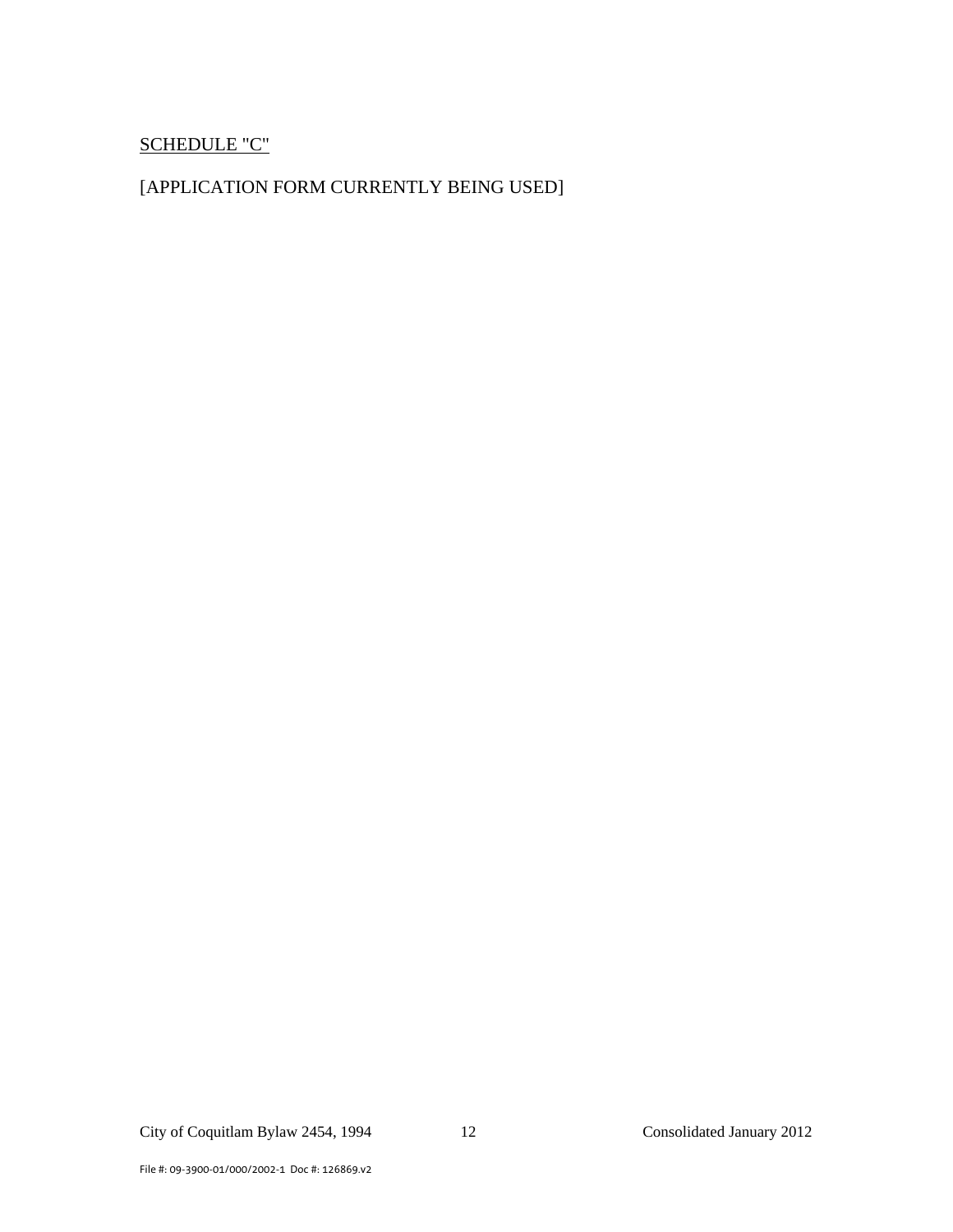### SCHEDULE 'D"

| ASSURANCE OF PROFESSIONAL DESIGN AND COMMITMENT<br><b>FOR FIELD REVIEW</b>                                                                                                                                                                                                                                                |                                                                                                                                                                                               |                                                                                  |  |  |
|---------------------------------------------------------------------------------------------------------------------------------------------------------------------------------------------------------------------------------------------------------------------------------------------------------------------------|-----------------------------------------------------------------------------------------------------------------------------------------------------------------------------------------------|----------------------------------------------------------------------------------|--|--|
|                                                                                                                                                                                                                                                                                                                           | To: City of Coquitlam                                                                                                                                                                         | Date: $\frac{1}{\sqrt{1-\frac{1}{2}} \cdot \frac{1}{2}}$                         |  |  |
| Re:                                                                                                                                                                                                                                                                                                                       |                                                                                                                                                                                               |                                                                                  |  |  |
| (address of project)                                                                                                                                                                                                                                                                                                      |                                                                                                                                                                                               |                                                                                  |  |  |
| The undersigned hereby gives assurance that the design of the                                                                                                                                                                                                                                                             |                                                                                                                                                                                               |                                                                                  |  |  |
|                                                                                                                                                                                                                                                                                                                           | <b>GEOTECHNICAL</b>                                                                                                                                                                           | (temporary)                                                                      |  |  |
|                                                                                                                                                                                                                                                                                                                           | GEOTECHNICAL                                                                                                                                                                                  | (permanent)                                                                      |  |  |
|                                                                                                                                                                                                                                                                                                                           | <b>STRUCTURAL</b>                                                                                                                                                                             | (retaining walls or building foundations)                                        |  |  |
| components of the plans and supporting documents prepared by me in support of the<br>application for a conversation permit, substantially comply with the City of Coquitlam<br>Conservation Bylaw No. 454, 1994, the City of Coquitlam Building Bylaw No. 73, 1971<br>and amendments thereto, and the B.C. Building Code. |                                                                                                                                                                                               |                                                                                  |  |  |
| SUMMARY OF DESIGN AND FIELD REVIEW REQUIREMENTS<br>(initial applicable items and cross out and initial non-applicable items)                                                                                                                                                                                              |                                                                                                                                                                                               |                                                                                  |  |  |
| 1.1<br>1.2<br>1.3<br>1.4<br>1.5                                                                                                                                                                                                                                                                                           | GEOTECHNICAL (temporary)<br>Excavation<br>Shoring<br>Underpinning<br>Erosion control including drainage and siltation control<br>Structural considerations of soil, including slope stability |                                                                                  |  |  |
| 2.1<br>2.2<br>2.3<br>2.4<br>$2.5\,$<br>2.6                                                                                                                                                                                                                                                                                | <b>GEOTECHNICAL</b> (permanent)<br>Bearing capacity of soil<br>Compaction of engineered fill<br><b>Backfill</b><br>Permanent dewatering (drainage)<br>Permanent underpinning                  | Structural considerations of soil, including slope stability and seismic loading |  |  |
| 3.1<br>3.2<br>3.4                                                                                                                                                                                                                                                                                                         | STRUCTURAL (retaining walls or building foundations)<br>Structural capacity of all structural components<br>Review of all applicable shop drawings<br>Drainage                                |                                                                                  |  |  |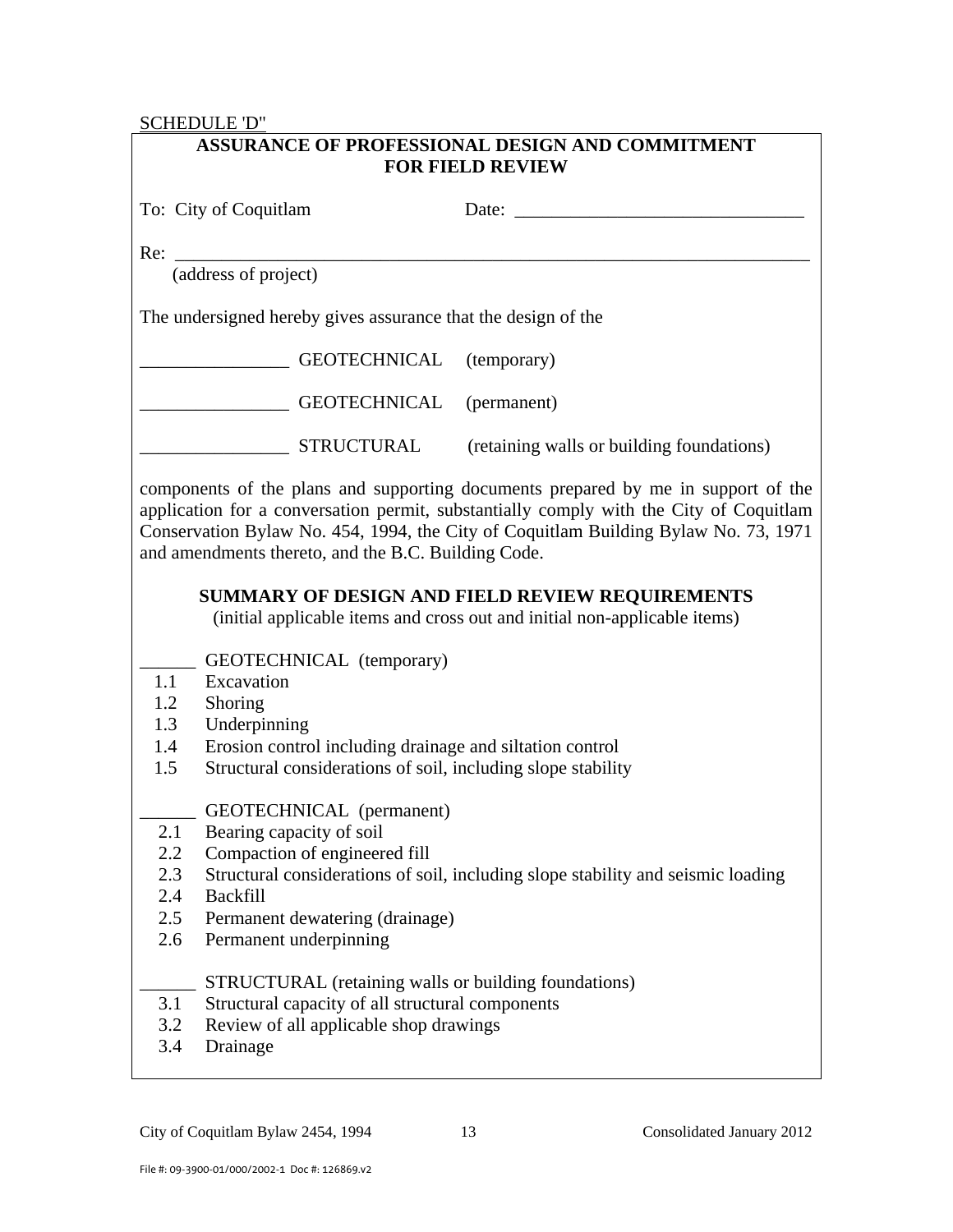# SCHEDULE "D" continued

| I certify that I am a member in good standing with the Association of Professional<br>Engineers and Geoscientists of B.C., and have specialized expertise in geotechnical<br>engineering.                      |      |  |  |
|----------------------------------------------------------------------------------------------------------------------------------------------------------------------------------------------------------------|------|--|--|
| Name (print)                                                                                                                                                                                                   |      |  |  |
| Signed                                                                                                                                                                                                         | Date |  |  |
| Address (print)                                                                                                                                                                                                |      |  |  |
|                                                                                                                                                                                                                |      |  |  |
| Telephone                                                                                                                                                                                                      |      |  |  |
|                                                                                                                                                                                                                |      |  |  |
| (Affix PROFESSIONAL SEAL here)                                                                                                                                                                                 |      |  |  |
| Note to the Professional Engineer:                                                                                                                                                                             |      |  |  |
| A signed and sealed letter of assurance of professional field review and compliance with<br>the requirements of the Conservation Permit must be submitted to the City at completion<br>of the permitted works. |      |  |  |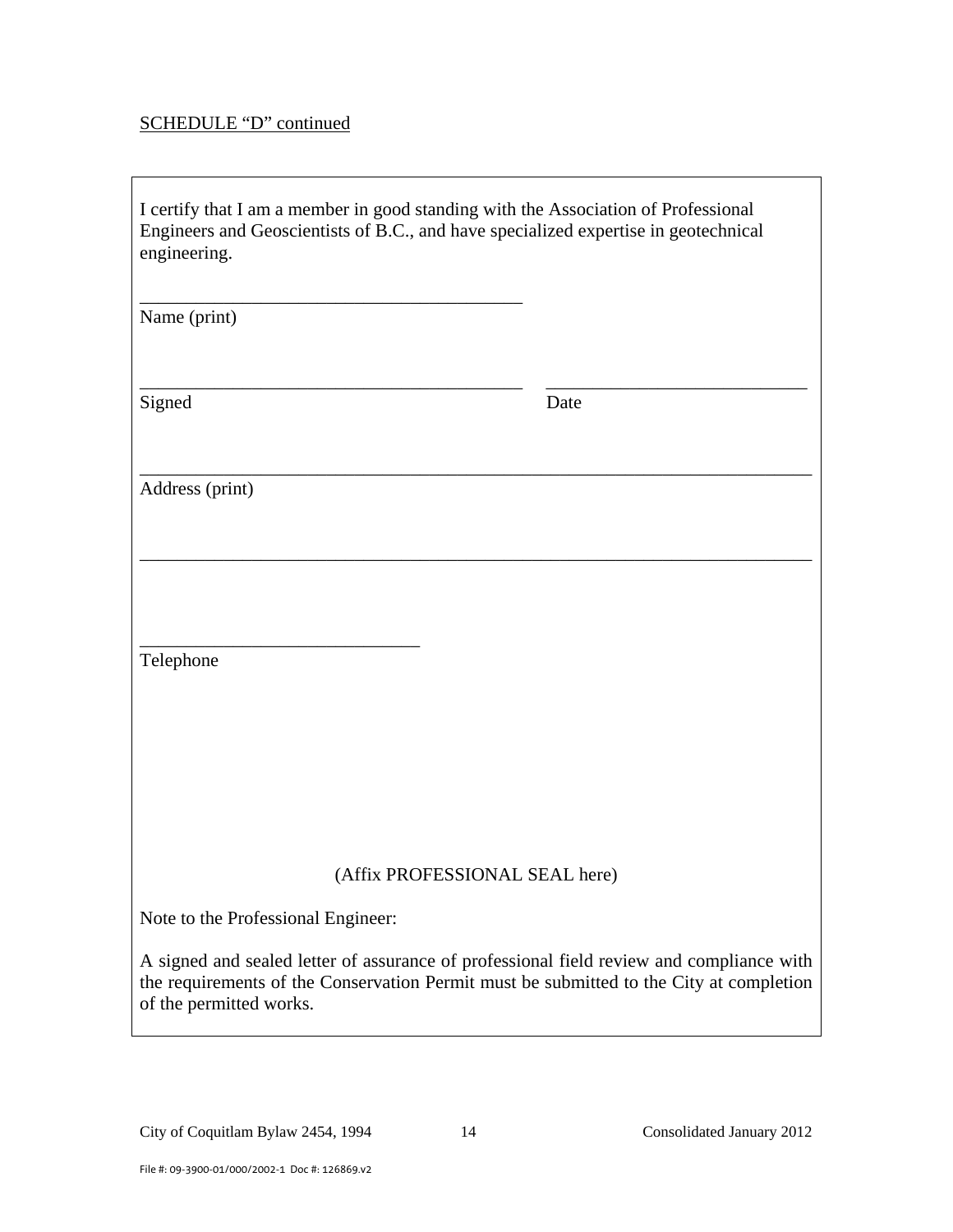#### SCHEDULE "E"

#### Dear Applicant:

The following may be required to obtain a Conservation Permit:

- ( ) \$50.00 application fee (non-refundable)
- ( ) Legal description of the deposit and removal lands
- ( ) Street addresses of lands
- ( ) Name and address of applicant and letter of authority if not registered owner of permit lands
- ( ) Legal survey of properties
- ( ) Current title search certificates from the Land Title Office
- ( ) Copies of restrictive covenants indicated on the title
- ( ) Location of any easements and rights-of-ways (ROW)
- ( ) Comments from B.C. Hydro regarding their ROW 469-9376
- ( ) Comments from B.C. Gas regarding their ROW 469-9376
- ( ) Comments from Trans Mountain Pipeline regarding its ROW 268-3060
- ( ) Outline of all existing and proposed buildings and structures
- ( ) Regrading plans (existing and finished elevations and cross-sections)
- ( ) Type of soil being deposited or removed
- ( ) Amount of soil being deposited or removed
- ( ) Mitigation statement addressing soil contaminants and cleanliness
- ( ) Certification the soil being deposited meets the requirements of the Provincial Waste Management Act
- ( ) Mitigation statement for dust and airborne matter
- ( ) For temporary preloads, will the soil be removed from the site after completion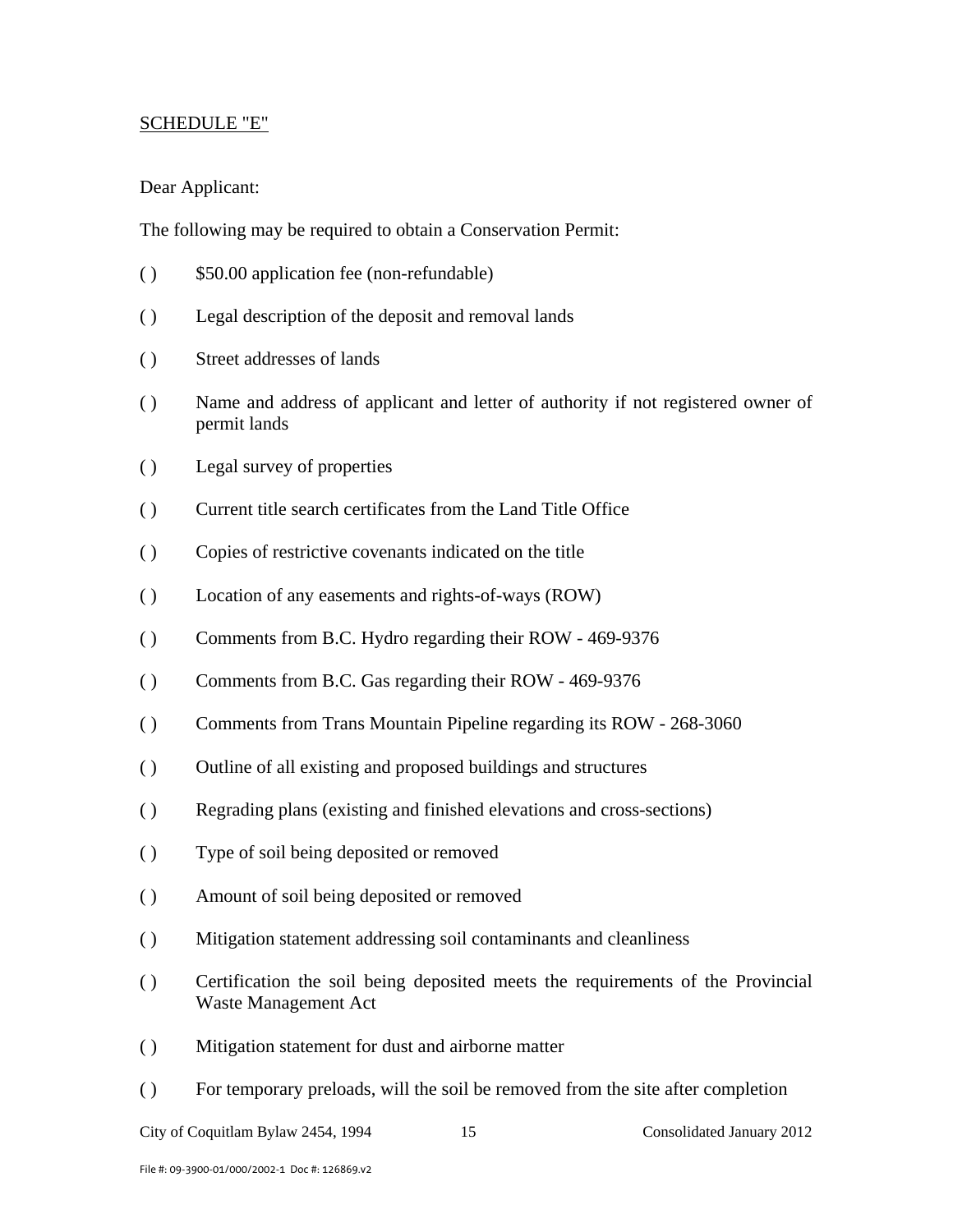- ( ) Truck routes entering and leaving each of the deposit and removal sites and between sites
- ( ) Hours of day during which work will be performed (in residential areas, hours of work are normally limited to weekdays, 9:00 a.m. – 3:00 p.m.)
- ( ) Schedule for moving soil (note that a conservation permit is to be renewed after one year if the work has not been completed)
- ( ) Methods of eliminating any life safety hazards (i.e. fencing or hoarding site)
- ( ) Method of eliminating hazards to adjacent property and structures (shoring or retaining)
- ( ) Erosion control provisions including siltation control
- ( ) Temporary and permanent site drainage and soil stability provisions
- ( ) Location of waterways (natural boundaries, toe of slope and top of slope)
- ( ) Slope of banks along waterways
- ( ) Vegetation protection areas along waterways
- ( ) Setbacks from top of slopes
- ( ) Drainage details along top of slopes
- ( ) Location of all underground, surface and aerial services and utilities
- ( ) Reasons for moving the soil and the proposed future use of the land
- ( ) Approval from Fisheries & Oceans (Federal Government) 666-3545
- ( ) Approval from the Provincial Government Ministry of Environment, Lands  $\&$ Parks: - Planning & Assessment **-** 582-5200
- ( ) Approval from the Fraser River Estuary Management Program (FREMP) 525- 1047
- ( ) Approval from Ministry of Transport for projects affecting provincial highways
- ( ) Approval letters from the owners of the removal and deposit sites
- ( ) Comments from adjacent property owners